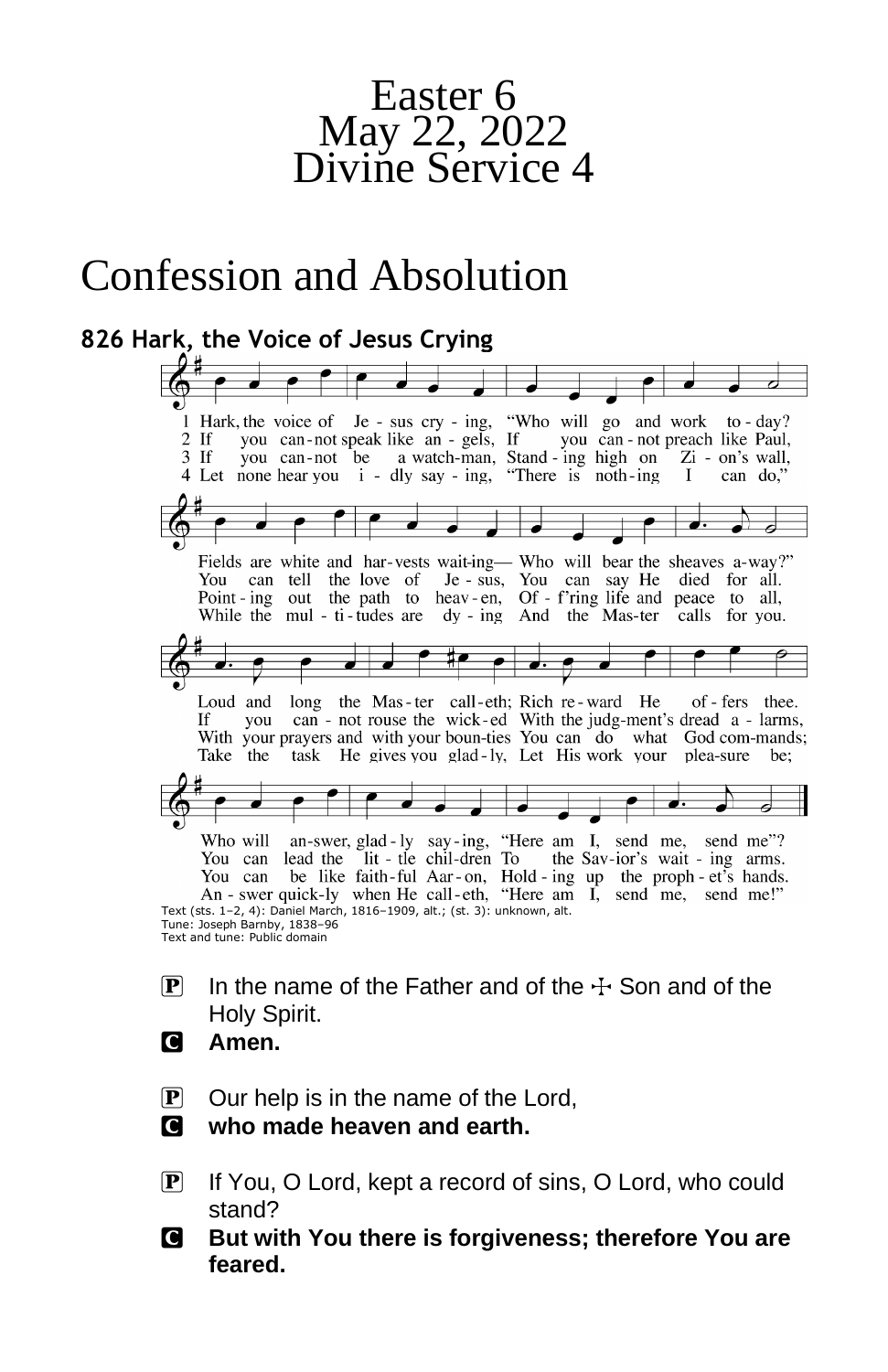$\mathbf{P}$  Since we are gathered to hear God's Word, call upon Him in prayer and praise, and receive the body and blood of our Lord Jesus Christ in the fellowship of this altar, let us first consider our unworthiness and confess before God and one another that we have sinned in thought, word, and deed, and that we cannot free ourselves from our sinful condition. Together as His people let us take refuge in the infinite mercy of God, our heavenly Father, seeking His grace for the sake of Christ, and saying: God, be merciful to me, a sinner.

# C **Almighty God, have mercy upon us, forgive us our sins, and lead us to everlasting life. Amen.**

- P Almighty God in His mercy has given His Son to die for you and for His sake forgives you all your sins. As a called and ordained servant of Christ, and by His authority, I therefore forgive you all your sins in the name of the Father and of the  $\pm$  Son and of the Holy Spirit.
- C **Amen.**

# Service of the Word

**Introit** *Psalm 55:4, 16–18; antiphon: v. 22*

Cast your burden on the LORD, and he will sustain you; he will never permit the righteous to be moved.

**My heart is in anguish within me;**

**the terrors of death have fallen upon me.**

But I call to God,

and the LORD will save me.

# **Evening and morning and at noon I utter my complaint and moan,**

#### **and he hears my voice.**

He redeems my soul in safety from the battle that I wage, for many are arrayed against me.

#### **Glory be to the Father and to the Son**

#### **and to the Holy Spirit;**

#### **as it was in the beginning,**

**is now, and will be forever. Amen.**

Cast your burden on the LORD, and he will sustain you; he will never permit the righteous to be moved.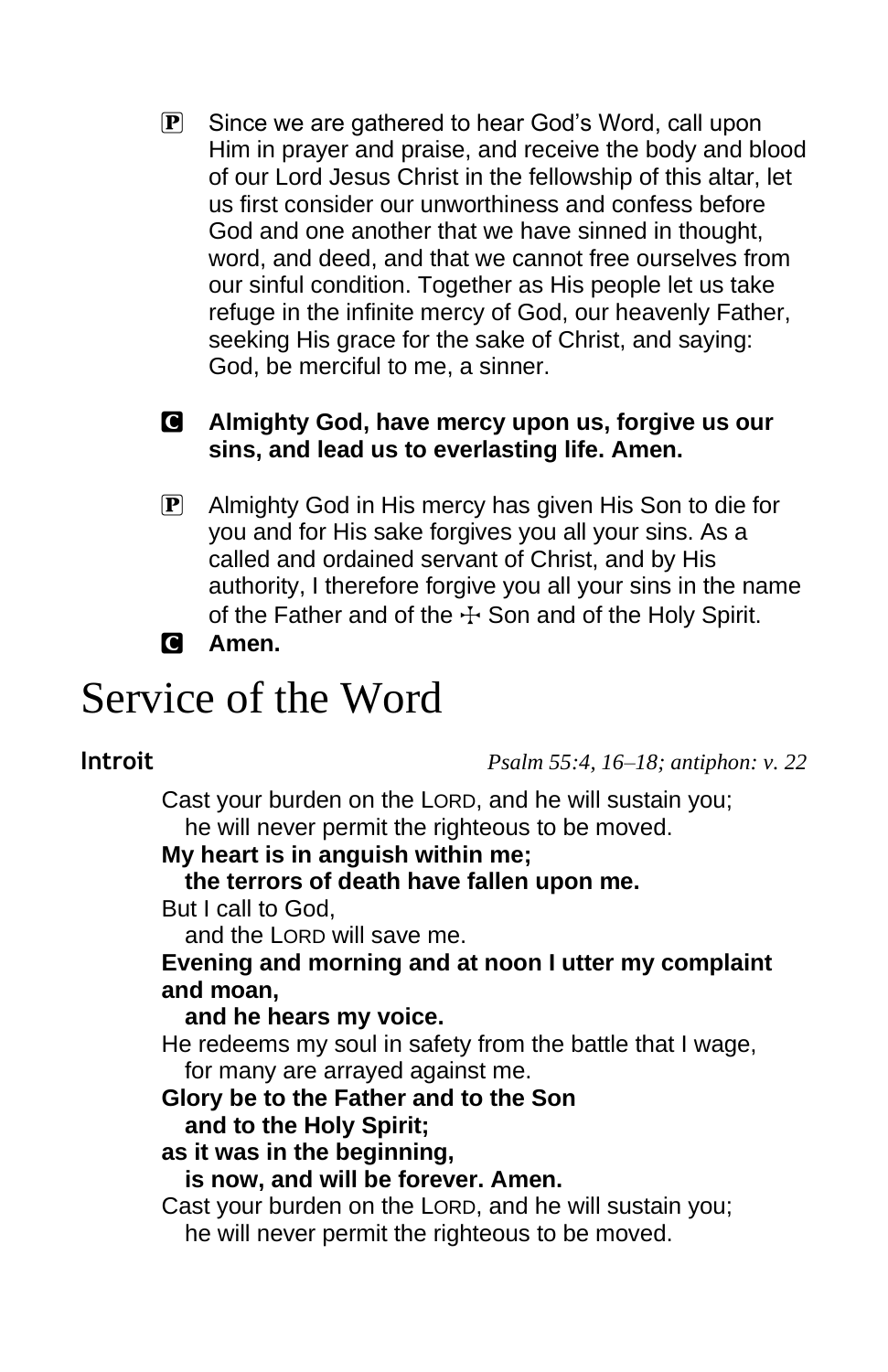



# **Salutation and Collect of the Day**

- $\mathbf{P}$  The Lord be with you.
- C **And also with you.**
- $\mathbf{P}$  Let us pray.

O God, the giver of all that is good, by Your holy inspiration grant that we may think those things that are right and by Your merciful guiding accomplish them; through Jesus Christ, Your Son, our Lord, who lives and reigns with You and the Holy Spirit, one God, now and forever.

C **Amen.**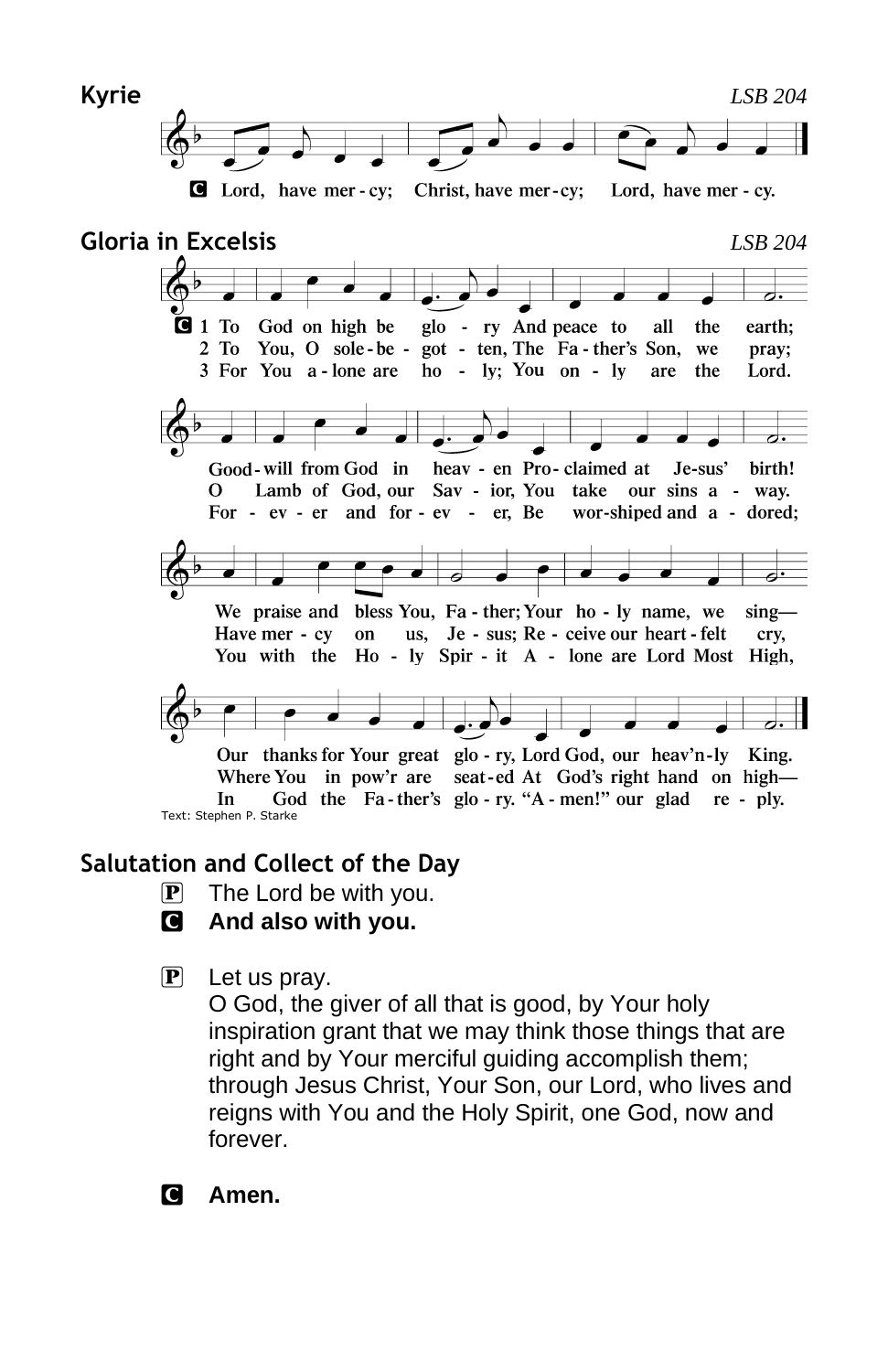# **First Reading** *Acts 16:9–15*

A vision appeared to Paul in the night: a man of Macedonia was standing there, urging him and saying, "Come over to Macedonia and help us." And when Paul had seen the vision, immediately we sought to go on into Macedonia, concluding that God had called us to preach the gospel to them.

#### **The Conversion of Lydia**

So, setting sail from Troas, we made a direct voyage to Samothrace, and the following day to Neapolis, and from there to Philippi, which is a leading city of the district of Macedonia and a Roman colony. We remained in this city some days. And on the Sabbath day we went outside the gate to the riverside, where we supposed there was a place of prayer, and we sat down and spoke to the women who had come together. One who heard us was a woman named Lydia, from the city of Thyatira, a seller of purple goods, who was a worshiper of God. The Lord opened her heart to pay attention to what was said by Paul. And after she was baptized, and her household as well, she urged us, saying, "If you have judged me to be faithful to the Lord, come to my house and stay." And she prevailed upon us.

- 
- $\overline{A}$  This is the Word of the Lord.
- C **Thanks be to God.**

**Epistle** *Revelation 21:9–14, 21–27*

### **The New Jerusalem**

Then came one of the seven angels who had the seven bowls full of the seven last plagues and spoke to me, saying, "Come, I will show you the Bride, the wife of the Lamb." And he carried me away in the Spirit to a great, high mountain, and showed me the holy city Jerusalem coming down out of heaven from God, having the glory of God, its radiance like a most rare jewel, like a jasper, clear as crystal. It had a great, high wall, with twelve gates, and at the gates twelve angels, and on the gates the names of the twelve tribes of the sons of Israel were inscribed— on the east three gates, on the north three gates, on the south three gates, and on the west three gates. And the wall of the city had twelve foundations, and on them were the twelve names of the twelve apostles of the Lamb.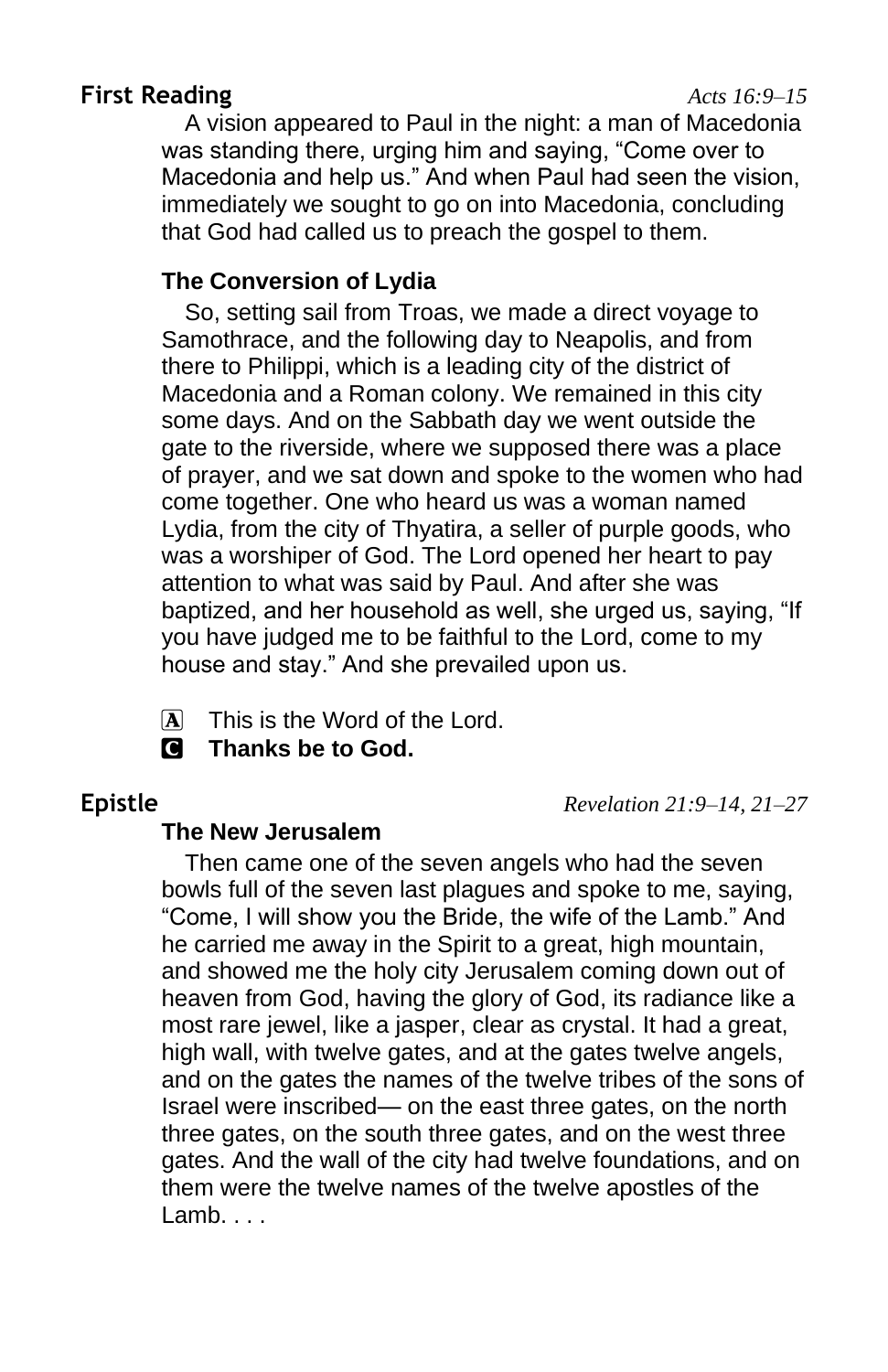And the twelve gates were twelve pearls, each of the gates made of a single pearl, and the street of the city was pure gold, transparent as glass.

And I saw no temple in the city, for its temple is the Lord God the Almighty and the Lamb. And the city has no need of sun or moon to shine on it, for the glory of God gives it light, and its lamp is the Lamb. By its light will the nations walk, and the kings of the earth will bring their glory into it, and its gates will never be shut by day—and there will be no night there. They will bring into it the glory and the honor of the nations. But nothing unclean will ever enter it, nor anyone who does what is detestable or false, but only those who are written in the Lamb's book of life.

 $\overline{A}$  This is the Word of the Lord.

# C **Thanks be to God.**

### **Alleluia and Verse**



**Holy Gospel** *John 16:23–33*

 $\mathbf{P}$  The Holy Gospel according to St. John, the sixteenth chapter.

# **G** Glory to You, O Lord.

[Jesus said:] "In that day you will ask nothing of me. Truly, truly, I say to you, whatever you ask of the Father in my name, he will give it to you. Until now you have asked nothing in my name. Ask, and you will receive, that your joy may be full.

# **I Have Overcome the World**

"I have said these things to you in figures of speech. The hour is coming when I will no longer speak to you in figures of speech but will tell you plainly about the Father. In that day you will ask in my name, and I do not say to you that I will ask the Father on your behalf; for the Father himself loves you, because you have loved me and have believed that I came from God. I came from the Father and have come into the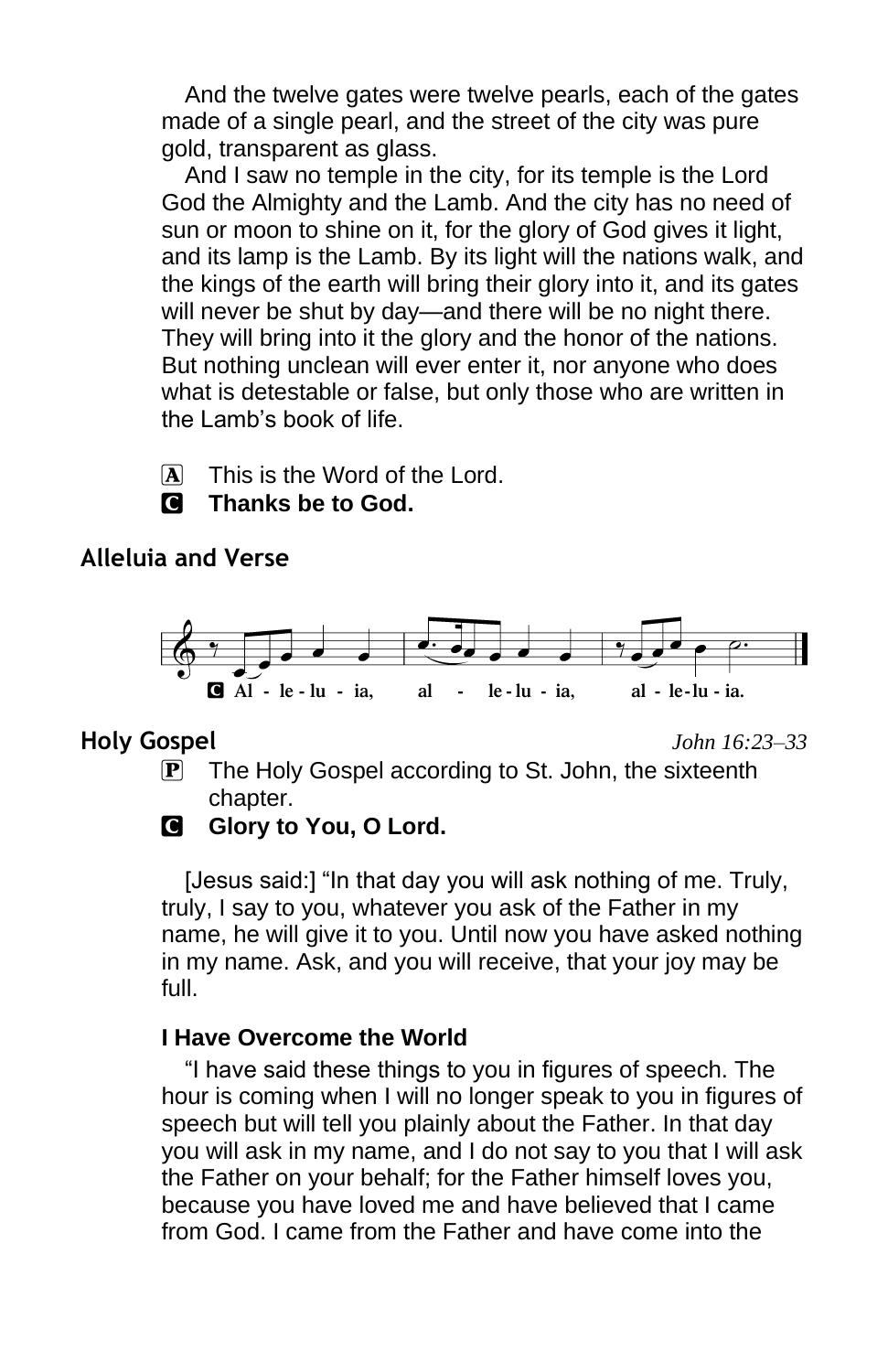world, and now I am leaving the world and going to the Father."

His disciples said, "Ah, now you are speaking plainly and not using figurative speech! Now we know that you know all things and do not need anyone to question you; this is why we believe that you came from God." Jesus answered them, "Do you now believe? Behold, the hour is coming, indeed it has come, when you will be scattered, each to his own home, and will leave me alone. Yet I am not alone, for the Father is with me. I have said these things to you, that in me you may have peace. In the world you will have tribulation. But take heart; I have overcome the world."

- $\overline{P}$  This is the Gospel of the Lord.
- C **Praise to You, O Christ.**

# **Apostles' Creed**

C **I believe in God, the Father Almighty, maker of heaven and earth.**

> **And in Jesus Christ, His only Son, our Lord, who was conceived by the Holy Spirit, born of the virgin Mary, suffered under Pontius Pilate, was crucified, died and was buried. He descended into hell. The third day He rose again from the dead. He ascended into heaven and sits at the right hand of God the Father Almighty. From thence He will come to judge the living and**

**the dead.**

**I believe in the Holy Spirit,**

 **the holy Christian Church,**

 **the communion of saints,**

 **the forgiveness of sins,**

 **the resurrection of the body,**

 **and the life** T **everlasting. Amen.**

**Children's Sermon**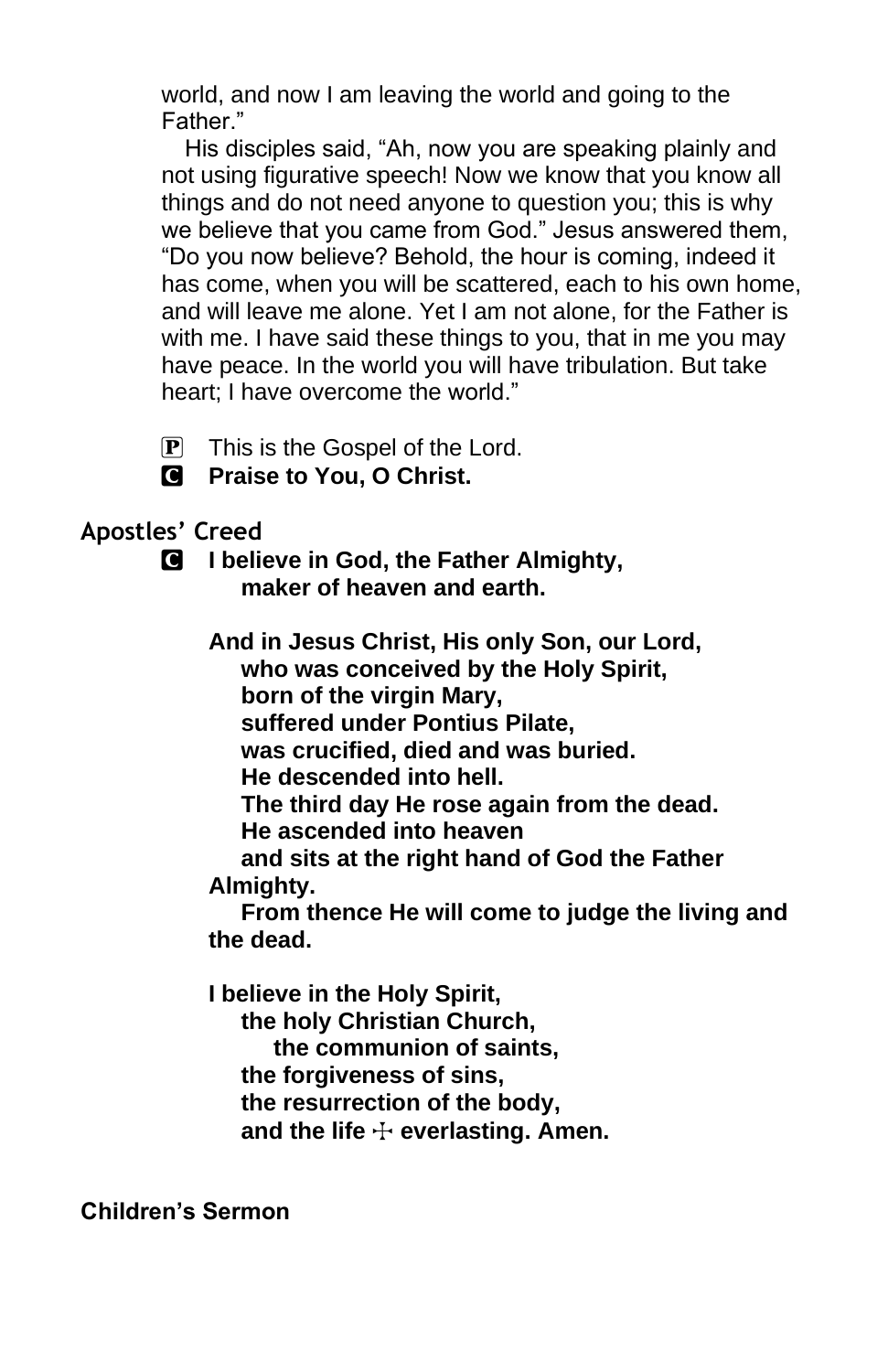**563 Jesus, Thy Blood and Righteousness** Thy  $1$  Je blood  $\n **right**$ My sus, and teous ness beau ty 2 Bold shall stand day, <sup>1</sup> in that great Cleansed and re -3 Lord, be - lieve  $\bf{I}$ Thy pre - cious blood, Which at the 4 Lord, 1 be - lieve, were  $sin - ners$ more Than sands  $up -$ ರ: z z glo are, rious dress; Midst flam - ing worlds, in my deemed, debt to pay; Ful ly ab - solved through no  $\sim$ mer cy seat of God Pleads for the cap - tives on the  $\mathbf{o}$ cean shore, Thou hast for all  $\mathbf{a}$  $\mathbf I$ these ar - rayed, With joy shall lift up my head. these I am From sin and fear, from guilt and shame.  $lib - er$ Was - ty,  $al - so$ shed in love for me. ran - som paid, For all a full  $a - tone$  $\overline{\phantom{a}}$ ment made.

- 5 When from the dust of death I rise To claim my mansion in the skies, This then shall be my only plea: Jesus hath lived and died for me.
- 6 Jesus, be endless praise to Thee, Whose boundless mercy hath for me, For me, and all Thy hands have made, An everlasting ransom paid.

Text: Nicolaus Ludwig von Zinzendorf, 1700–60; tr. John B. Wesley, 1703–91, alt. Tune: George J. Elvey, 1816–93 Text and tune: Public domain

# **Sermon**

# **Offering**

# **Prayer of the Church**

- P Lord, our heavenly Father, You never refuse the cries of Your children. In the name of our Lord Jesus, we ask for Your help and protection and for the good of our families, our neighbors and rulers, our brothers and sisters in Christ, our pastors, and our overseers. Lord, in Your mercy,
- C **hear our prayer.**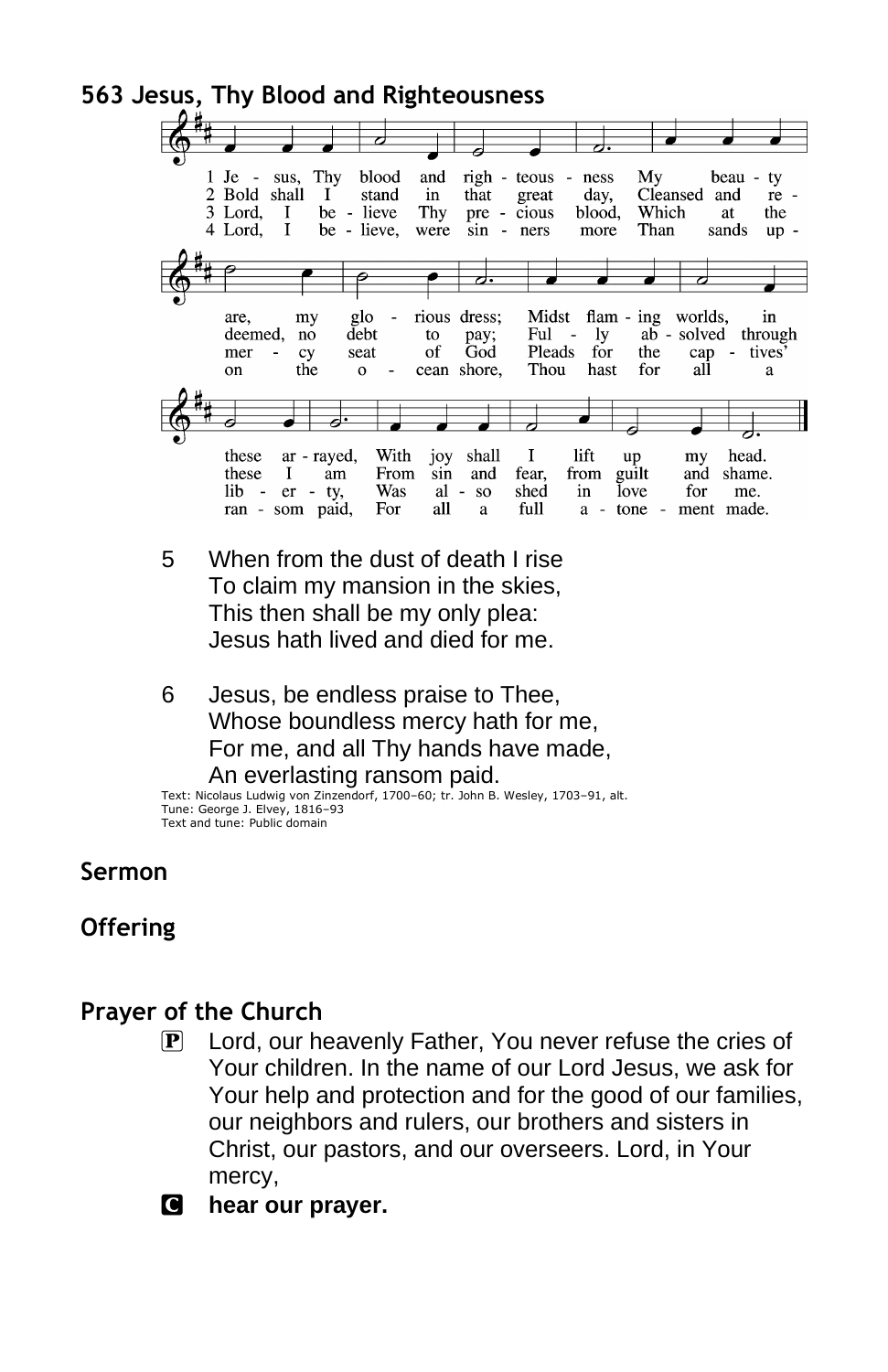**P** Lord God, You have founded Your Church as a place of prayer beside the waters of Holy Baptism. Give Your holy people hearts to hear Your Gospel message, lips to offer their prayers in faith and readiness to give of themselves for Your sake. Lord, in Your mercy,

# C **hear our prayer.**

P Heavenly Father, keep Your Holy Church undefiled from all that is detestable or false. Embolden pastors to guard her gates and to welcome those who draw near in faith. Bring the rulers of this world into Your Church to glorify her according to Your good and gracious will. Lord, in Your mercy,

# C **hear our prayer.**

- $\mathbf{P}$  Give peace, Lord, to our homes and enliven them by Christ's resurrected life. Let the forgiveness of sins reign among husband and wives, parents and children. Assure those who live alone that they, too, are Your children, upheld by Your right hand. Lord, in Your mercy,
- C **hear our prayer.**
- P Gracious God, give wisdom to our leaders and government, that they may lead with integrity and according to Your perfect will. Protect police officers, emergency personnel, disaster-relief workers and the members of our armed forces as they serve in our defense and for the well-being of all. Lord, in Your mercy,
- C **hear our prayer.**
- $\mathbf{P}$  Compassionate Lord, direct and enrich the efforts of the faithful women of Your Church. Make them eager and wise in good works, serving the ministry of the Church as faithful Lydia served the mission of St. Paul. Lord, in Your mercy,
- C **hear our prayer.**
- P Merciful God, You hear our prayers for the sake of Your dear Son, Jesus. In His name, we cast our burdens upon You *[especially those of \_\_\_\_\_\_\_\_\_\_\_\_\_]*. Sustain us in the midst of terror and trial, and hear us as we cry out on this morning of Your Son's resurrection. Lord, in Your mercy,
- C **hear our prayer.**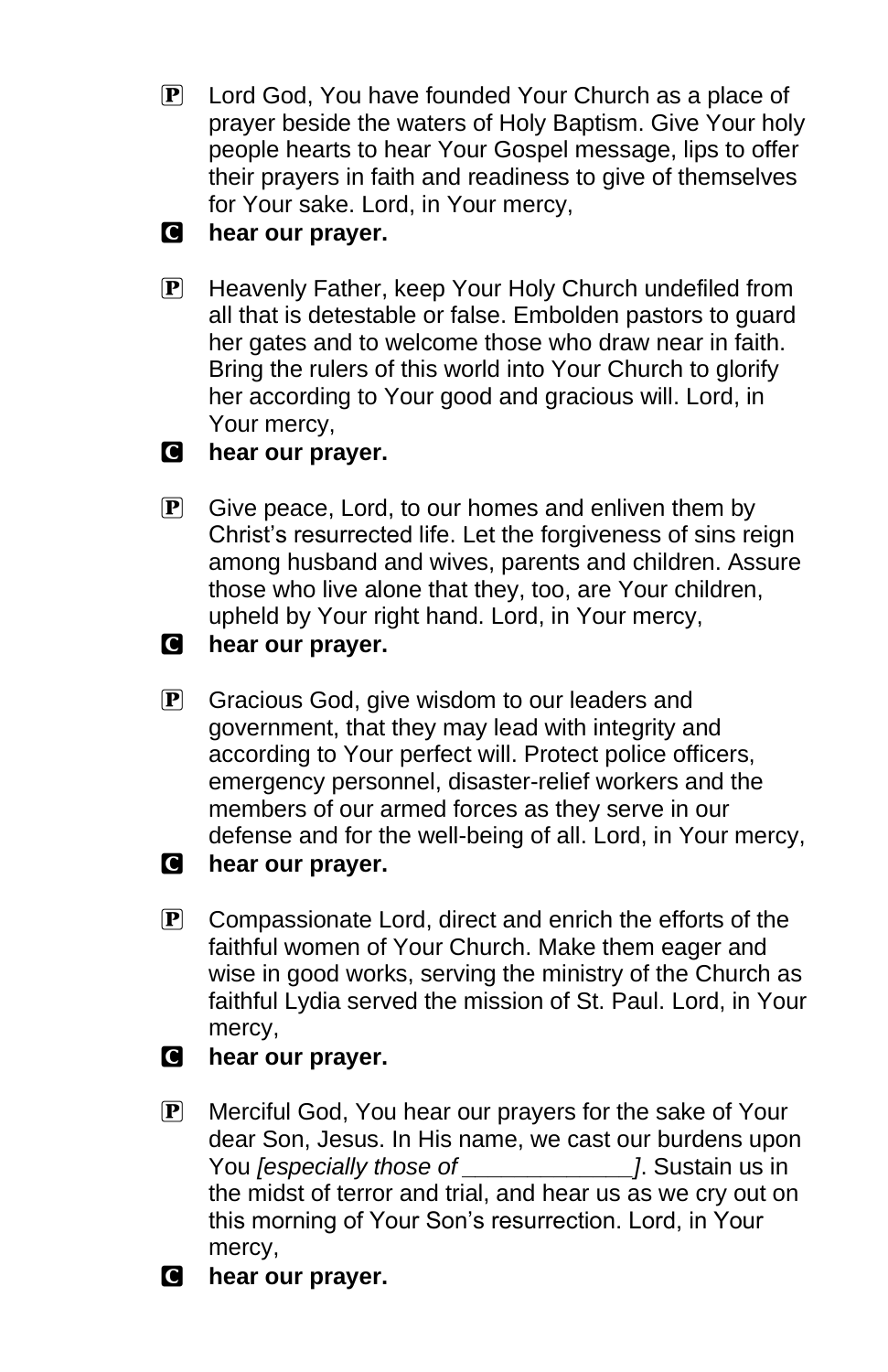- $\mathbb{P}$  Heavenly Father, give repentance and faith to all who receive our Lord's body and blood today, that in the unity of a true confession, they may receive it for the forgiveness of their sins. Lord, in Your mercy,
- C **hear our prayer.**
- $\left| \mathbf{P} \right|$  Into Your hands, O Lord, we commend all for whom we pray, trusting in Your mercy; through Jesus Christ, our Lord.
- C **Amen.**

# Service of the Sacrament

#### **Preface** *LSB 208*

- $\overline{P}$  The Lord be with you.
- C **And also with you.**
- $\left| \mathbf{P} \right|$  Lift up your hearts.
- $\blacksquare$  We lift them to the Lord.
- $\left| \mathbf{P} \right|$  Let us give thanks to the Lord our God.
- C **It is right to give Him thanks and praise.**
- $\mathbf{P}$  It is truly good, right, and salutary that we should at all times and in all places give thanks to You, O Lord, holy Father, almighty and everlasting God, for the countless blessings You so freely bestow on us and all creation. Above all, we give thanks for Your boundless love shown to us when You sent Your only-begotten Son, Jesus Christ, into our flesh and laid on Him our sin, giving Him into death that we might not die eternally. Because He is now risen from the dead and lives and reigns to all eternity, all who believe in Him will overcome sin and death and will rise again to new life. Therefore with angels and archangels and with all the company of heaven we laud and magnify Your glorious name, evermore praising You and saying: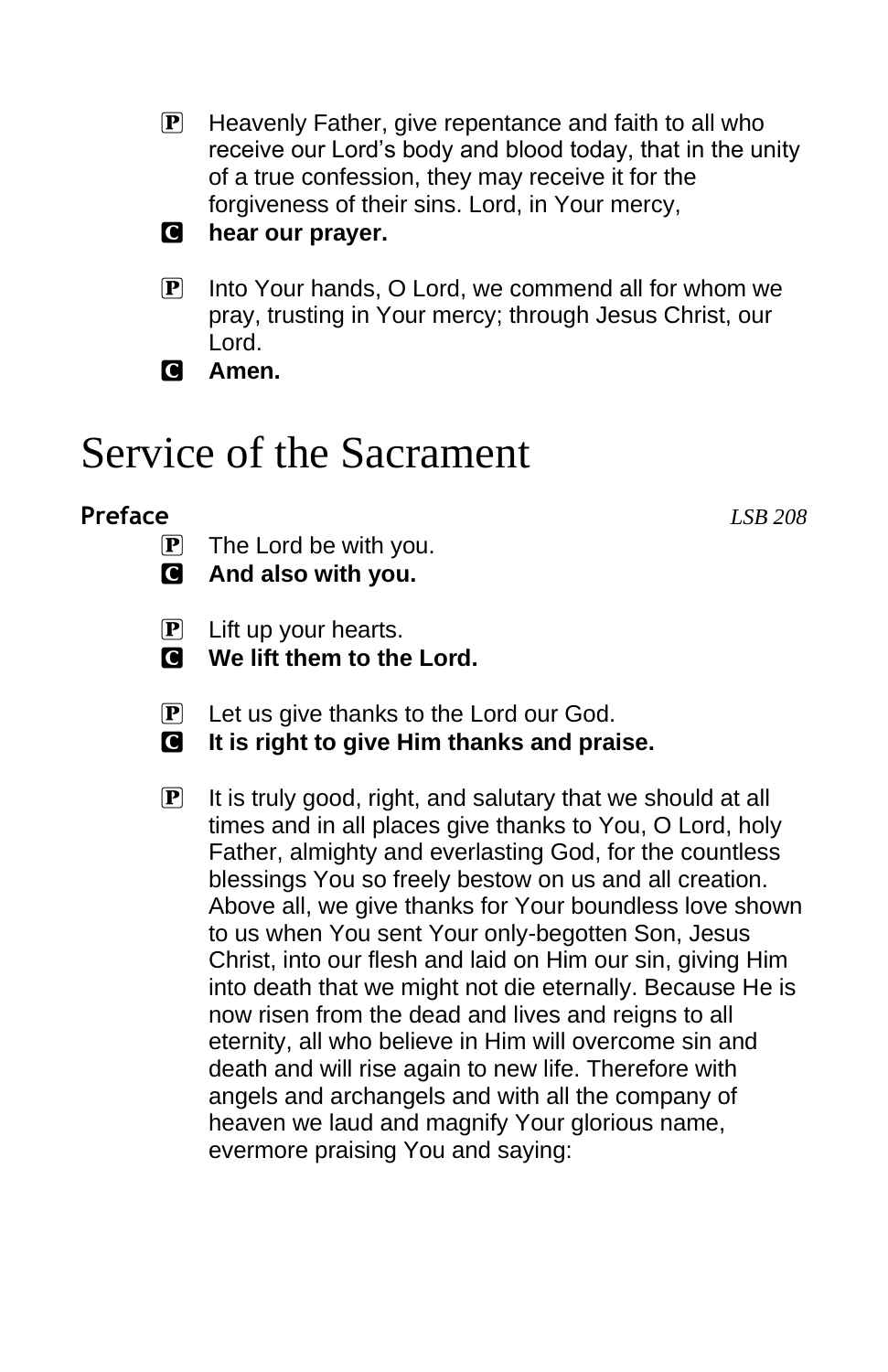

# **Prayer of Thanksgiving**

P Blessed are You, O Lord our God, king of all creation, for You have had mercy on us and given Your only-begotten Son that whoever believes in Him should not perish but have eternal life.

For Christ, our Passover Lamb, has been sacrificed. By His death, He has redeemed us from bondage to sin and death, and by His resurrection, He has delivered us into new life in Him.

Grant us to keep the Feast in sincerity and truth, faithfully eating His body given into death and drinking His life's blood poured out for our salvation until we pass through death to the promised land of life eternal.

Hear us as we pray in His name and as He has taught us:

#### **Lord's Prayer**

C **Our Father who art in heaven, hallowed be Thy name, Thy kingdom come, Thy will be done on earth as it is in heaven; give us this day our daily bread;**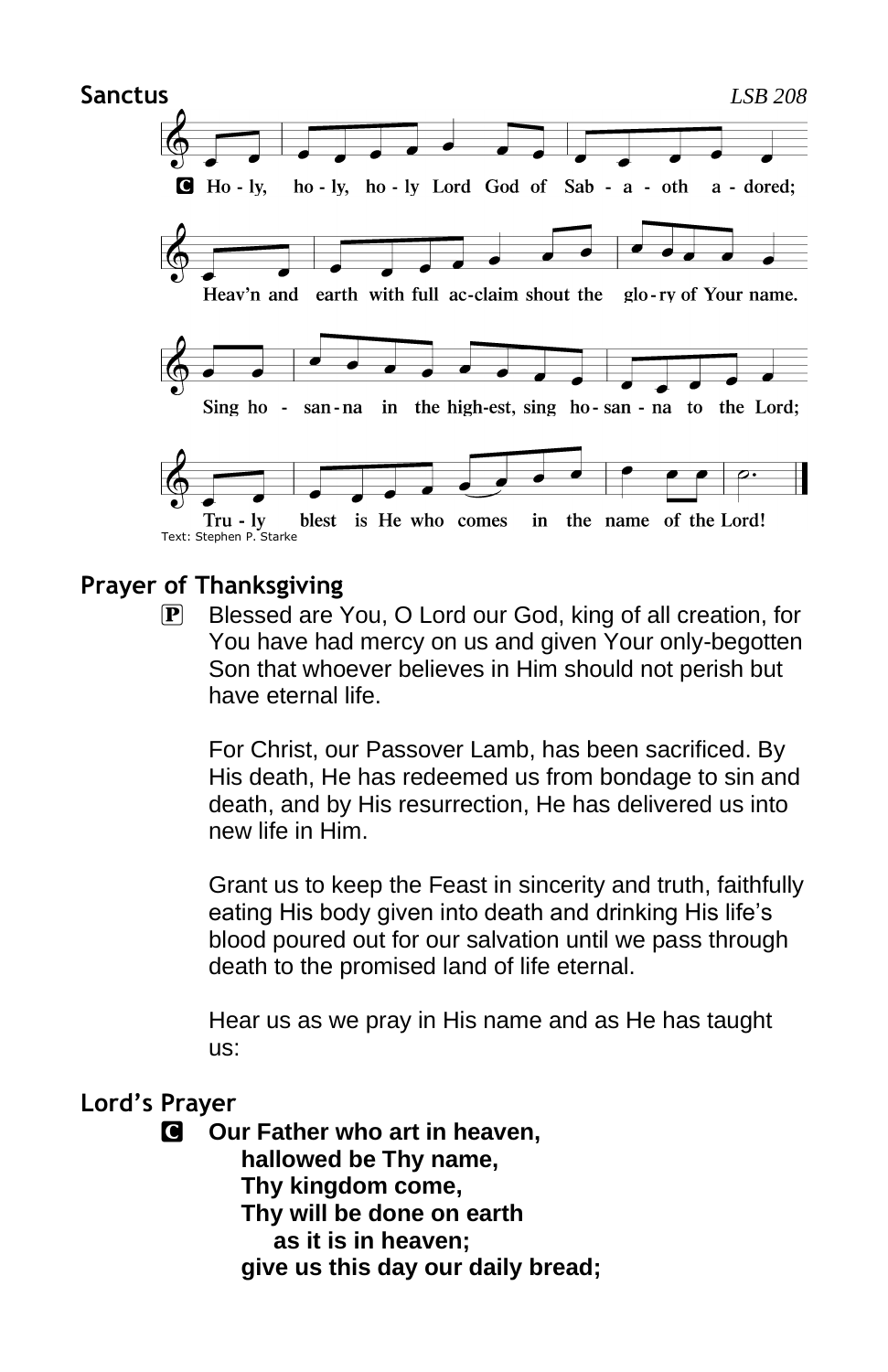**and forgive us our trespasses as we forgive those who trespass against us; and lead us not into temptation, but deliver us from evil. For Thine is the kingdom and the power and the glory forever and ever. Amen.**

# **The Words of Our Lord**

 $\mathbf{P}$  Our Lord Jesus Christ, on the night when He was betrayed, took bread, and when He had given thanks, He broke it and gave it to the disciples and said: "Take, eat; this is My  $\pm$  body, which is given for you. This do in remembrance of Me."

In the same way also He took the cup after supper, and when He had given thanks, He gave it to them, saying: "Drink of it, all of you; this cup is the new testament in My  $+$  blood, which is shed for you for the forgiveness of sins. This do, as often as you drink it, in remembrance of Me."

# **Pax Domini**

 $\mathbf{P}$  The peace of the Lord be with you always.

#### C **Amen.**

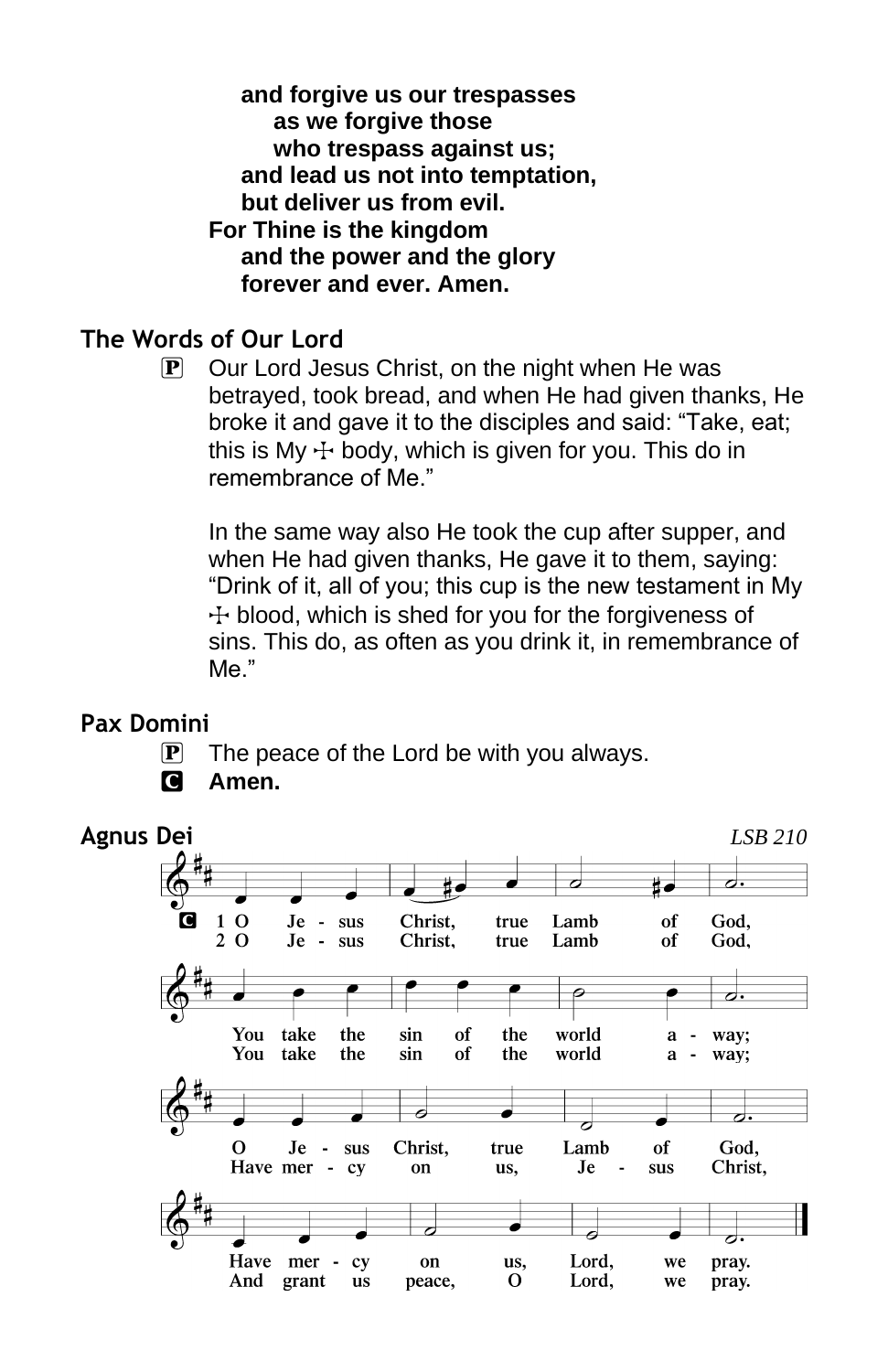### **Distribution**

**621 Let All Mortal Flesh Keep Silence**  $\overline{c}$ 1 Let all mor - tal flesh keep si - lence And with fear and 2 King of kings yet born of  $Mar - y$ , As of old on 3 Rank on of  $h$ eav - en<br>winged ser - aph, rank the host Spreads its van - guard 4 At His feet the  $six -$ Cher -  $u$  -  $b$ im with trem - bling stand; Pon - der noth-ing earth - ly - mind - ed, earth He stood, Lord of lords in hu - man ves - ture, on the way As the Light of Light,  $de$ scend - ing Veil their fac - es sleep - less eye, to the pres - ence 4 For with bless-ing in His hand Christ our God to earth de-In the  $bod - y$ and the blood, He will give to all the From the realms of end - less Comes the pow'rs of hell day, to with cease-less voice they "Al -  $le$  -  $lu$  -  $ia$ , al  $le -$ As cry: ing scend Comes our hom-age  $f<sub>O</sub>$ de ÷. mand. faith ful His own self for heav'n ly food. quish the dark-ness clears van As  $\mathbf{a}$ way. Most High!"  $\ln$ ia! Al  $le - lu - ia$ , Lord Text: Liturgy of St. James, 5th cent.; tr. Gerard Moultrie, 1829–85, alt. Tune: French, 17th cent.

Text and tune: Public domain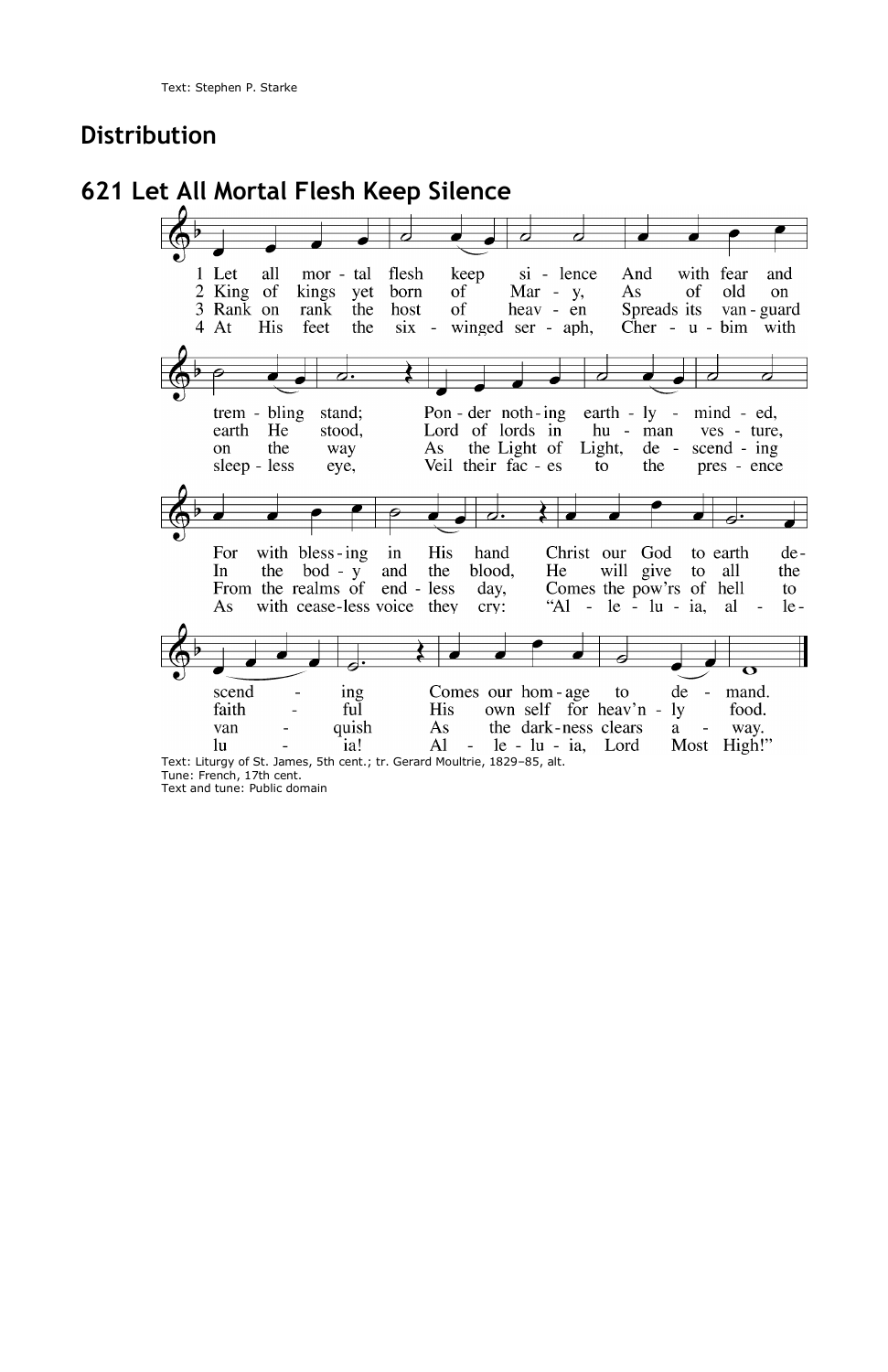### **634 The Death of Jesus Christ, Our Lord**



- 5 We dare not ask how this can be, But simply hold the mystery And trust this word where life begins: "Given and shed for all your sins."
- 6 They who this word do not believe This food unworthily receive, Salvation here will never find— May we this warning keep in mind!
- 7 But blest is each believing guest Who in these promises finds rest; For Jesus shall in love remain With all who here His grace obtain.
- 8 Help us sincerely to believe That we may worthily receive Your Supper and in You find rest. Amen! They who believe are blest.

Text (sts. 1–4, 6–8): Haquin Spegel, 1645–1714; (sts. 1–4, 6–8): tr. Olof Olsson, 1841–1900, alt.; (st. 5): composite Tune: Sammlung alter und neuer . . . Melodien, 1742 Text and tune: Public domain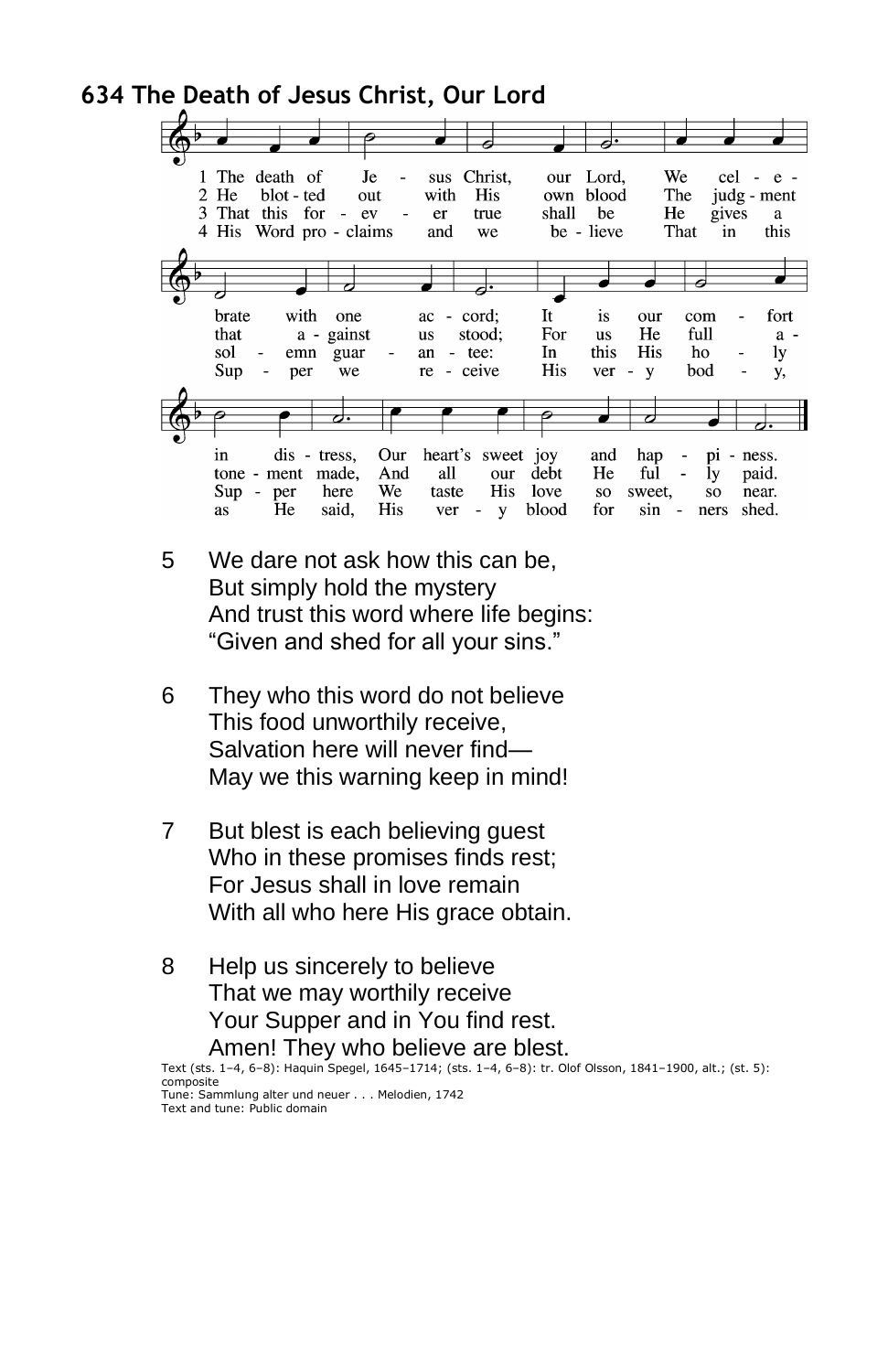

Tune: C. F. W. Walther, 1811–87

Text: © 1941 Concordia Publishing House. Used by permission: LSB Hymn License no. 110003463 Tune: Public domain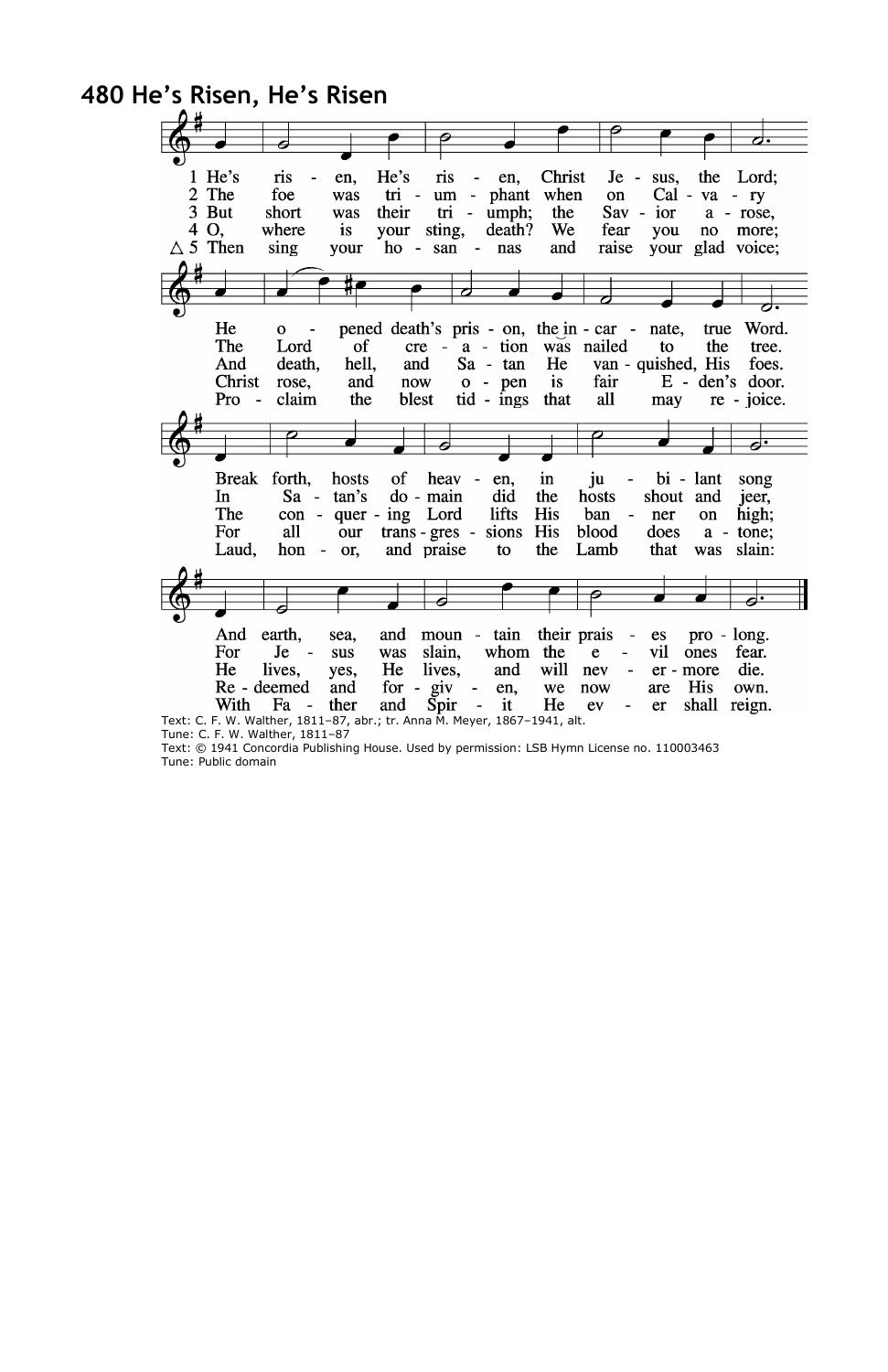

# **Post-Communion Collect**

 $\boxed{\mathbf{A}}$  Let us pray.

We give thanks to You, almighty God, that You have refreshed us through this salutary gift, and we implore You that of Your mercy You would strengthen us through the same in faith toward You and in fervent love toward one another; through Jesus Christ, Your Son, our Lord, who lives and reigns with You and the Holy Spirit, one God, now and forever.

C **Amen.**

# **Benedicamus** *LSB 212*

- $\mathbf{\overline{A}}$  Let us bless the Lord.
- C **Thanks be to God.**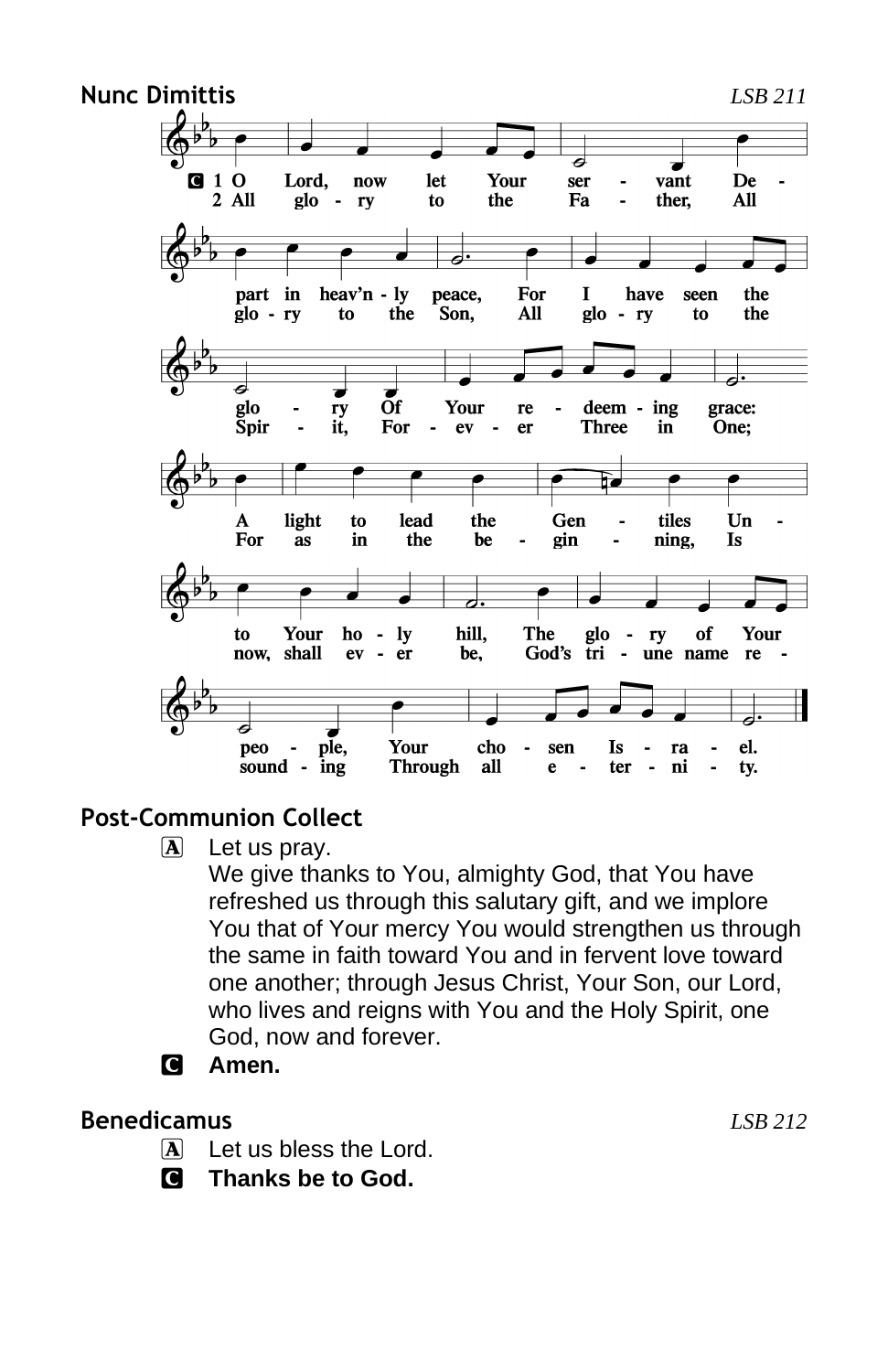# **Benediction**

 $\mathbf{P}$  The Lord bless you and keep you.

The Lord make His face shine on you and be gracious to you.

The Lord look upon you with favor and  $\pm$  give you peace.

C **Amen.**

# **576 My Hope Is Built on Nothing Less**



# **Acknowledgments**

Divine Service, Setting Four from Lutheran Service Book Unless otherwise indicated, Scripture quotations are from the ESV® Bible (The Holy Bible, English Standard Version®), copyright © 2001 by Crossway, a publishing ministry of Good News Publishers. Used by permission. All rights reserved.

Created by Lutheran Service Builder © 2022 Concordia Publishing House.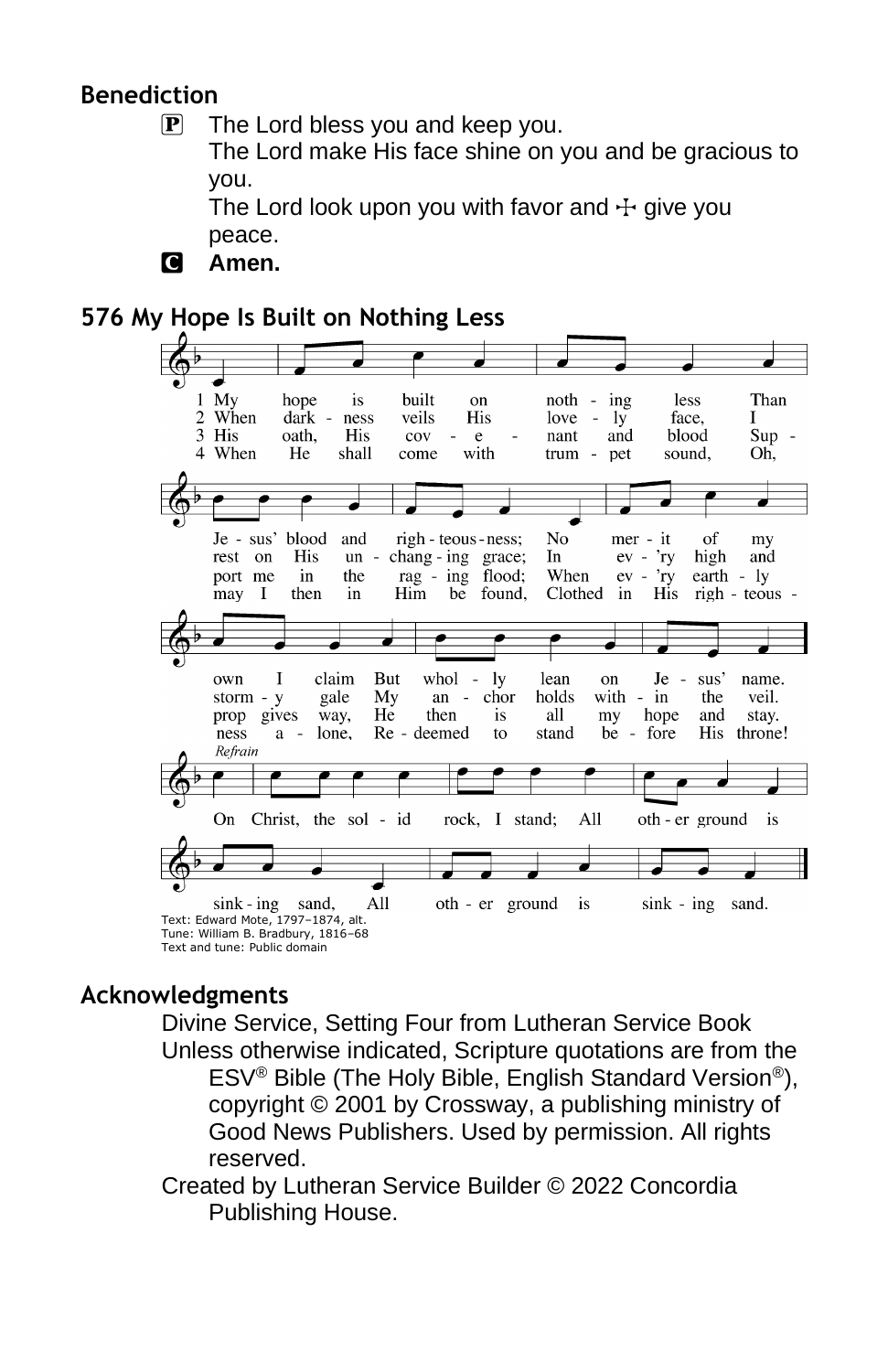# **ANNOUNCEMENTS**

**Sunday School** -10:15 am at the Lutheran student center.

**Bible Study**: 10:15 am in the Followship Hall. We are studying Christ in the Old Testament

**Thursday Bible Study:** 12:00 pm in the Fellowship Hall. We are studying The Gospel of Matthew.

**Large print bulletins** are now available. Please let an usher know if you need one.

**Leisure Lutheran** Cards and Games every Thursday at 1:00 pm after Bible Class. Everyone is welcome to participate.

**Beth Dickerhoff (sister of Marty Myers)** will be having a memorial service for Marty Myers at their farm in St, James (11821 County Road 3410) on Saturday, June  $25<sup>th</sup>$  at 10am, with a picnic afterward. All are welcome.

**New sign -up Sheets for 2022, are on the wall**

Communion Attendants, April to June.

 Sunday Morning Bible Class Snacks, Sign-up sheet starting in April is now on the wall.

**May's Newsletter:** there are copies on the table in the narthex for you to take if you did not get one.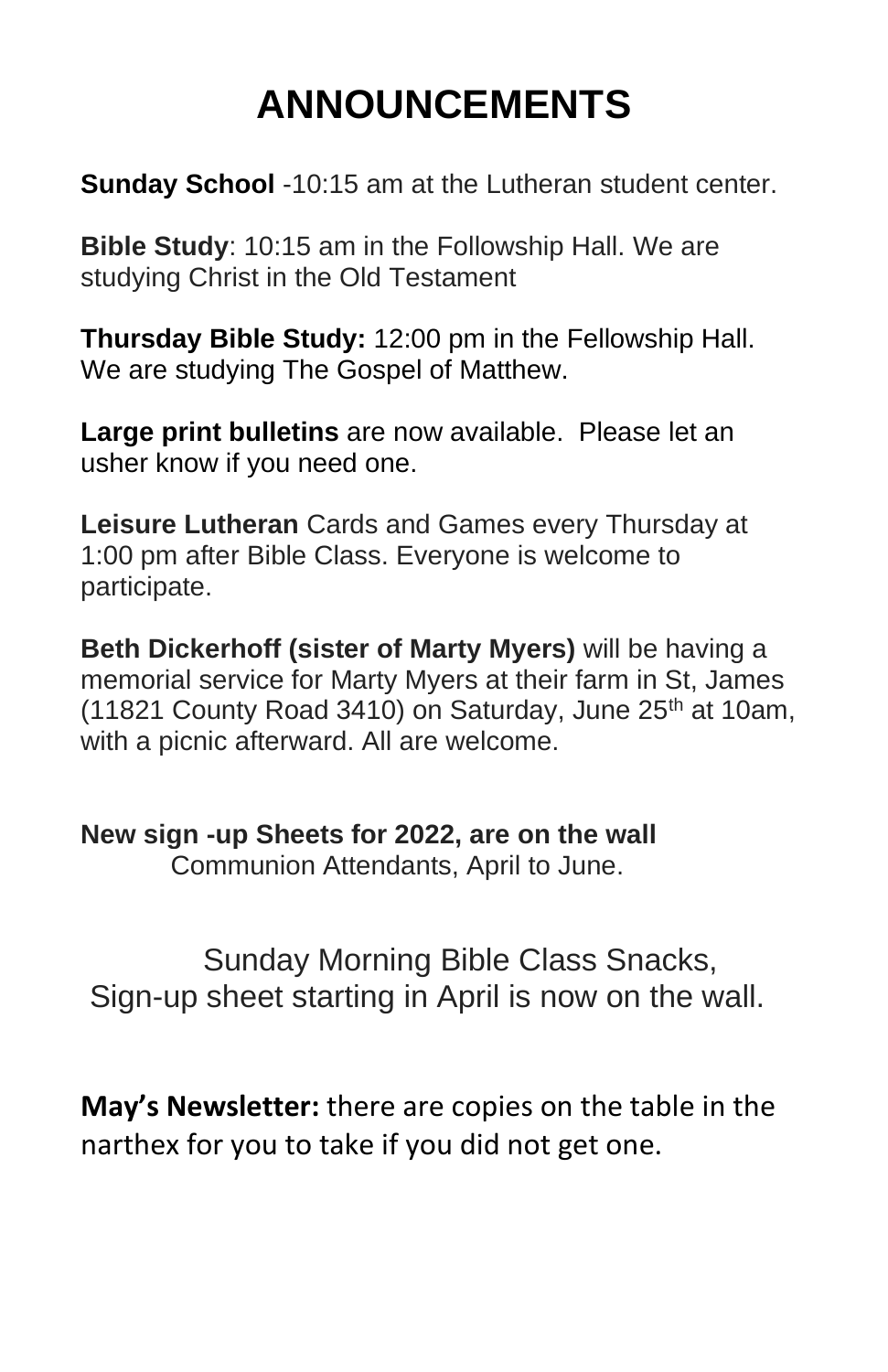**Lutherans for Life bulletin announcement** for Sunday, May 22:

"Your ascended Jesus goes with you. When you have doubts and struggles, take them to Jesus. When you're conflicted and troubled by sin and guilt, take it to Jesus and the cross. Together we lift each other up and grow up in Jesus! You are gifted! You are equipped! Know you are serving Jesus! Now and to eternity." Rev. Darren Green, St. John Evangelical Lutheran Church, Redwood Falls, Minnesota -- A Life Quote from Lutherans for Life \* lutheransforlife.org

**RUMMAGE SALE** is being scheduled for the last week of July by the Immanuel Lutherans for Life Team. All types of items will be accepted except adult clothing. Children's clothing will be accepted. Should storage be required for donations, please contact Sue Perry, Martha Cox or Kelle Swyres.

**BABY BOTTLE BOOMERANG** is being sponsored by the Lutherans for Life team to benefit Pregnancy Resource Center of Rolla. Baby bottles for collecting your donations may be picked up today for return on Father's Day, June 19.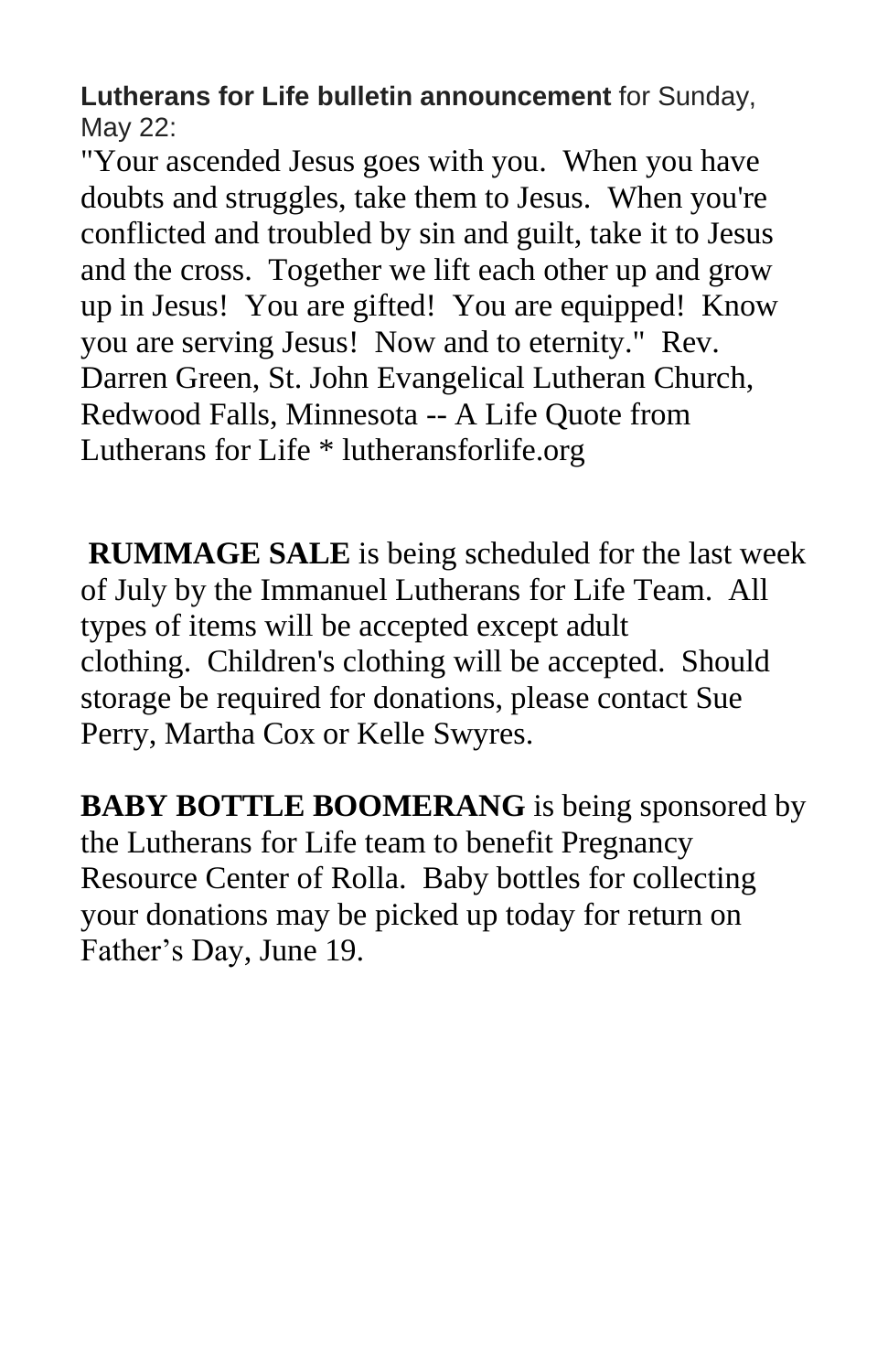# **The Flower Chart**

For 2022 is now up on the wall. Please sign up for what Month and Day that you would like to do. Thank You.

Please let us know if you are ordering the flowers or are having someone else order them for you, or if you want us to order them. Also please let me know what you would like to have on the card. This is very important - when ordering please make sure that they have on the card who the flowers are from. Thank you.

College Refreshment Tuesday, The Students will be out for the summer. I will be doing the signup sheets for when they will be coming back and will have the sheets up at that time. Thank you to everyone who had sign up and help out for this year.

**COPIES OF "LIFE DATE",** a quarterly journal of news and commentary from Lutherans for Life, are available for the taking on the table next to the church office door. This publication is filled with life issue articles. Feel free to take one and add it to your reading list this spring